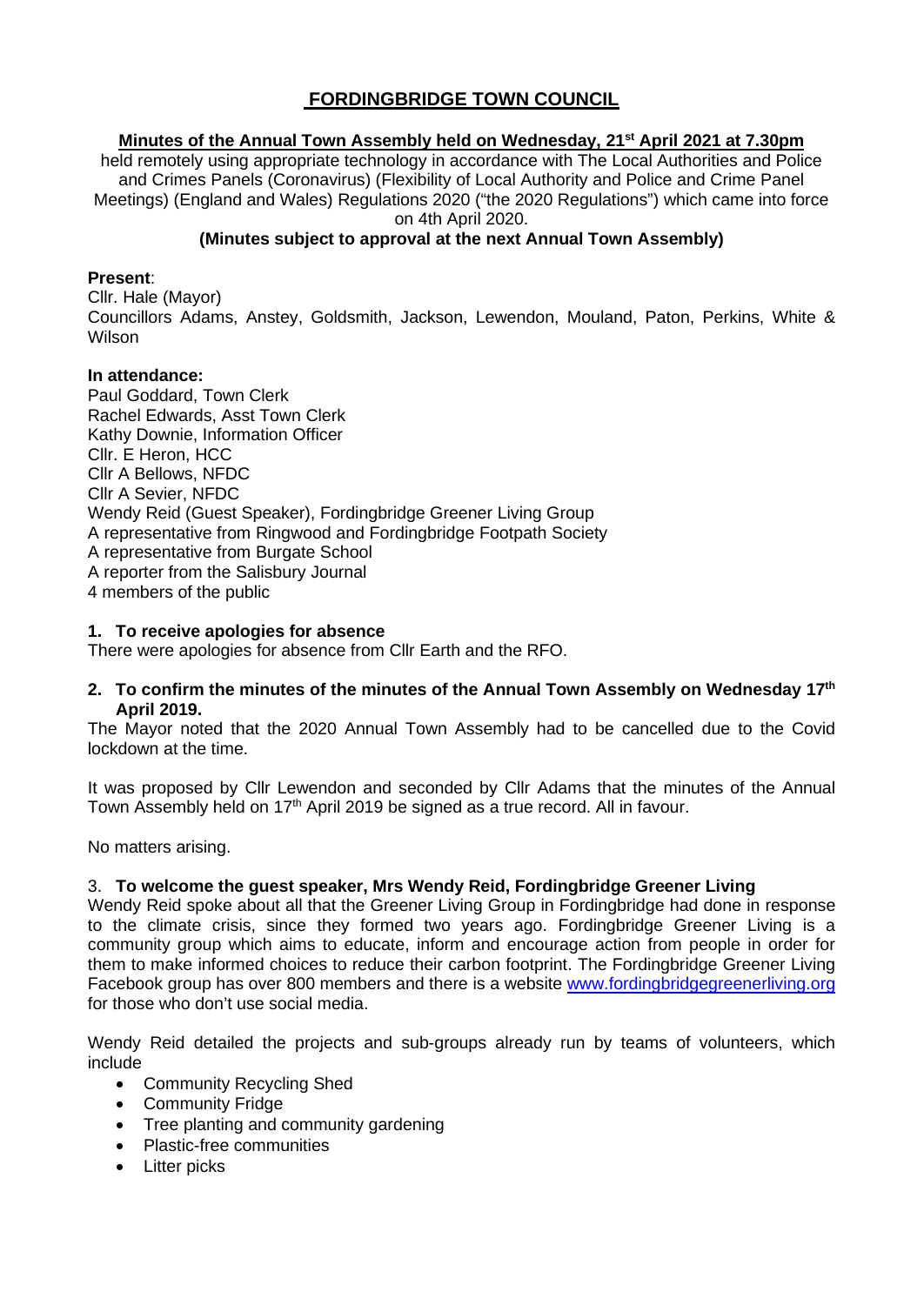Wendy said that the Town Council is in a unique position to help lead the change in the community and asked for the Council's support, not only for the upcoming litter pick on  $8<sup>th</sup>$  May but also for the plastic-free group and any future projects and initiatives.

Upcoming future projects include

- Community Composter at Fry's Field allotments
- Repair Café
- Clothes swap events (twice-yearly)

Wendy Reid said that when considering what we as a community can do to address the climate emergency and increase resilience for our town, there is a need to support climate change mitigation, rather than adapting to the impacts. Out of the fifteen high or moderate impacts of climate change, Fordingbridge Greener Living is only addressing two of them – recycling and reusing - directly through specific projects. She said it's time to focus on things with high and moderate impacts such as energy, transport and food and how to work together to make changes. This will allow the community to become resilient to what's expected to happen in the next few years. She said that everything achieved so far has been made possible through the engagement of people in the community and through the Council's support and positivity since the group began.

Questions from the floor followed.

Q. Cllr Sevier was encouraged that there were so many members and active members and asked if the group would consider liaising more with other local parishes and getting them involved as well.

A. Wendy Reid confirmed that she'd be very happy for other parishes to make contact and get involved. She said that St Boniface Church in Woodgreen is already bringing many items for recycling to Fordingbridge. Also, that it works the other way too – some of the Fordingbridge recycling goes to Western Downland to raise funds through their Terracycling schemes.

Q. Cllr Sevier asked if there was any way of calculating how much carbon the town could save putting into the atmosphere – perhaps with a graph to show how the town is improving over a period of time. She appreciated this is a very specialist area, requiring someone with that sort of knowledge.

A. There are carbon calculators but this would need to be very specific to Fordingbridge. Wendy reported that there are scientists in the group who may be able to help with this.

Q. Cllr Bellows asked for further details about the litter pick

A. Saturday  $8<sup>th</sup>$  May. Due to Coronavirus restrictions, people are asked to litter pick in their household bubbles and bring their litter to the Recreation Ground for disposal. All litter will be weighed in order to conduct a litter audit of the town.

Q. Cllr Mouland said that the Fordingbridge Greener Living Group had changed the way his family collects and disposes of their waste. He asked if caps could go in the Tetrapak bin. A. Yes – just squash the Tetrapaks and put the caps back on.

The Mayor thanked Wendy Reid for her presentation, saying that he was really impressed with all that the group does and recognising that this work is becoming increasingly important.

*[Wendy Reid and 1 Member of Public left the meeting]* 

#### **4. To receive the Annual Report from the Town Mayor**

The Mayor gave the following report.

Any review of the last year has got to start with planning applications as that has occupied a large amount of Town Council time. Although we all knew there was housing allocated to sites 16, 17 and 18 in the Local Plan, I had assumed this would come through gradually over the next 15 years or so. Instead, we have had applications on all of these sites already along with another potential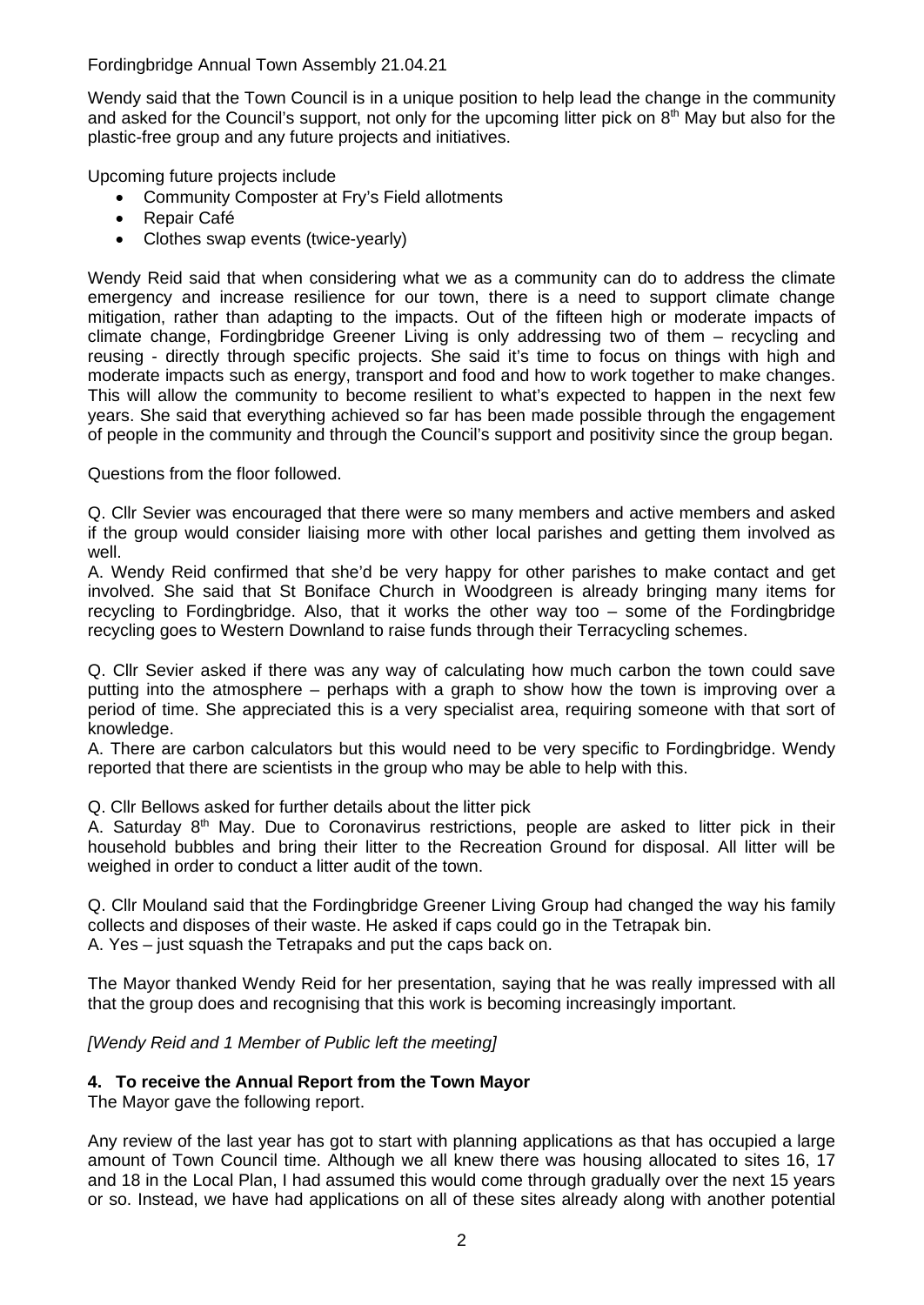large development. These applications have been difficult to review as any response we make has got to take account of the Local Plan. All Councillors can do is try to minimise the impact of the developments on the town and try to arrange benefits for the town using CIL spending.

For Site 16 the Town Council raised many concerns about the highway provision and we asked the District Council to explore the option of linking Site 16 to Site 17 in order to reduce traffic flow into Station Road. Unfortunately, there were issues on ownership of the land and how to cross the old railway line so this could not be taken forward. I am pleased we explored this option and see this as an example of how a local council can try to achieve the best from a development. There has been no movement on Site 16 recently, but I suspect it will come back to us in some form in the future.

Similarly, for Sites 17 and 18 we have suggested the link to the A338 should be included early in the schemes so it can be used by construction traffic and new residents. Planning Officers at the District Council have supported this and we are waiting to see if the developers will agree to change the sequence of building on these sites.

One positive thing to come from recent applications has been closer working with New Forest District Council Planning Department to agree the best way forward. Two Senior Planning Officers have provided briefings to us on the applications, and we are working with them and Hampshire County Council on an Action Plan to address the priority items which Councillors have identified.

Away from planning, the Town Council has tried to keep other services operating during this difficult year. The Information Centre has been open as much as has been allowed, and staff at the Recreation Ground have continued to maintain it to a high standard. We have worked with other organisations in the town to ensure our residents have access to the most services. Our Finance Officer spent a large amount of time setting up a new Christmas Lights contract which should mean we have reliable displays each December for the next few years.

During the year the Council has worked on two main building projects, at the Sports Pavilion and at the Town Hall. A scheme to refurbish the Sports Pavilion was tendered and awarded to K&B Contractors to carry out the work from January until May. There have been some additional costs and issues with security of the site, but the works are a great improvement and mean the building now better complies with current recommendations for separate changing areas. The proposal to adapt the Town Hall so the Information Office can move there has not progressed so well. The designers have made some good proposals to adapt the internal space but are still struggling to get approval for these from the Conservation Officer.

Finally, I want to thank Councillors and Town Council staff for the work they all carry out on Council business. Residents will not realise the amount of time we all need to spend reading the documents relating to the items we are due to discuss, and the time which Councillors spend on other projects for the town. I thank Paul, Rachel, Martine, and the other Town Council staff for keeping our facilities operating and for dealing with the additional requests which we make to them.

#### **5. To report on finances for 2020/21 (un-audited accounts) and the budget for 21/22.**

The Town Clerk read the finance report to the meeting (Appendix 1). There were no questions.

#### **6. To receive an update on the Open Spaces Survey**

Cllr Wilson gave the following report.

During October 2020 a survey was conducted to determine the improvements that the people of Fordingbridge wish to see within the town and to set additional targets for the council. The feedback from this survey, to which there were 430 respondents, and a meeting held by Fordingbridge Town Council (FTC) on the 29<sup>th</sup> November has highlighted several points of importance:

- the addition/repair of benches and the number of bins in the town
- access to streams and rivers,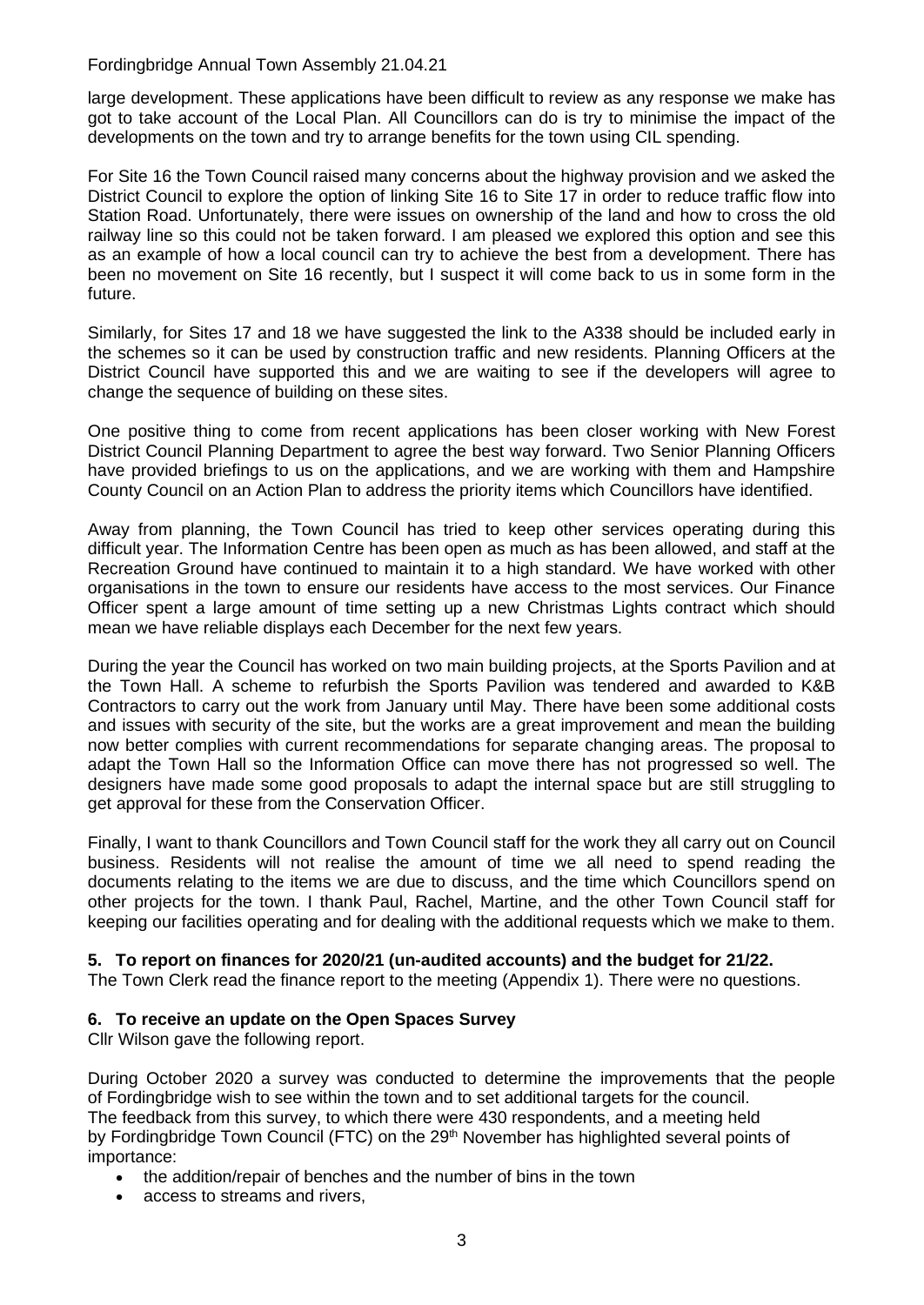- maintenance of overgrown hedges, trees and pathways,
- parking, lighting, concerns about the road in the High Street.
- as well as points about Bishops Pond, Roundhill, the new open area by Whitsbury Road and the Trailway;
- FTC needs to provide a better means for residents to inform us of concerns. Maybe we should have a specific link on our website or Facebook messenger.
- Walking environment should perhaps be an issue on an agenda at present we only have footpaths as an agenda item. Could this be broadened?

We as a town council have the closest link to the community. As such we are best placed to contribute to the long term vision and the priorities of New Forest District Council and Hampshire County Council. Throughout our community there is a considerable amount of dissatisfaction with the condition of pavements and roads. The Town Council has tried to encourage our residents to report defects directly to the relevant authority online. There is too much confusion about which council to report to; especially problems with pavements. The Town Council needs to develop a more productive and responsive relationship with both the principle authorities.

We would like to thank Claire Upton-Brown, Chief Planning Officer at New Forest District Council, for developing a plan to address some of the town's issues. This plan however, does not seem to cover our traffic problems. We will need to broaden out some of the actions to include traffic.

Cllr Anstey said he was interested in the comment by a member of the public about access to the river and asked if they wanted to get in it? Cllr Wilson confirmed that members of the public want to sit by the river but they couldn't do this because of the river embankments being overgrown, for example at Sweatford Water.

#### **7. To report on Community Infrastructure Levy Spending and proposed spending and future consultations**

Cllr Hale reported that the Town Council currently has £198,000 of CIL of which £95,000 is already committed - £80,000 for the pavilion refurbishment, £10,000 for Avonway, and £5,000 for the Avon Valley Shed project. The amount remaining is £103,000.

Cllr Hale reported that Councillors have voted on their top projects to go ahead this year, and the top four were:

- Adult / senior gym equipment £30,000 to include fencing around the equipment.
- Recreation Ground car park works £100,000 for full resurfacing.
- Picnic benches £5,000.
- Memorial Gardens resin bonded gravel paths £50,000 for all paths.

Cllr Hale pointed out that these four top projects total more than the £103,000 available and asked if anyone had any comments about what the Council should allocate the money to.

Cllr Goldsmith asked if the price for new benches included the cost of fastening them down. The Clerk confirmed that all Town Council benches are fixed in place and this is included in the price.

Cllr Wilson wanted to clarify that the Council are considering spending £100k on a car park in the Recreation Ground. Cllr Hale confirmed that would be the maximum budget and that the Council could allocate a lower amount and see if a solution could be found for it. Cllr Jackson reported that £100k would pay for a tarmacked car park with an oil interceptor and said that cheaper options exist.

The Clerk reported that the Council had decided to do a fix of the existing car park surface which should last a couple of years. This would give sufficient time to explore all the opportunities in relation to the car park. Three quotes have been received for this work and these would be considered by the Finance and Policy Committee at next week's meeting.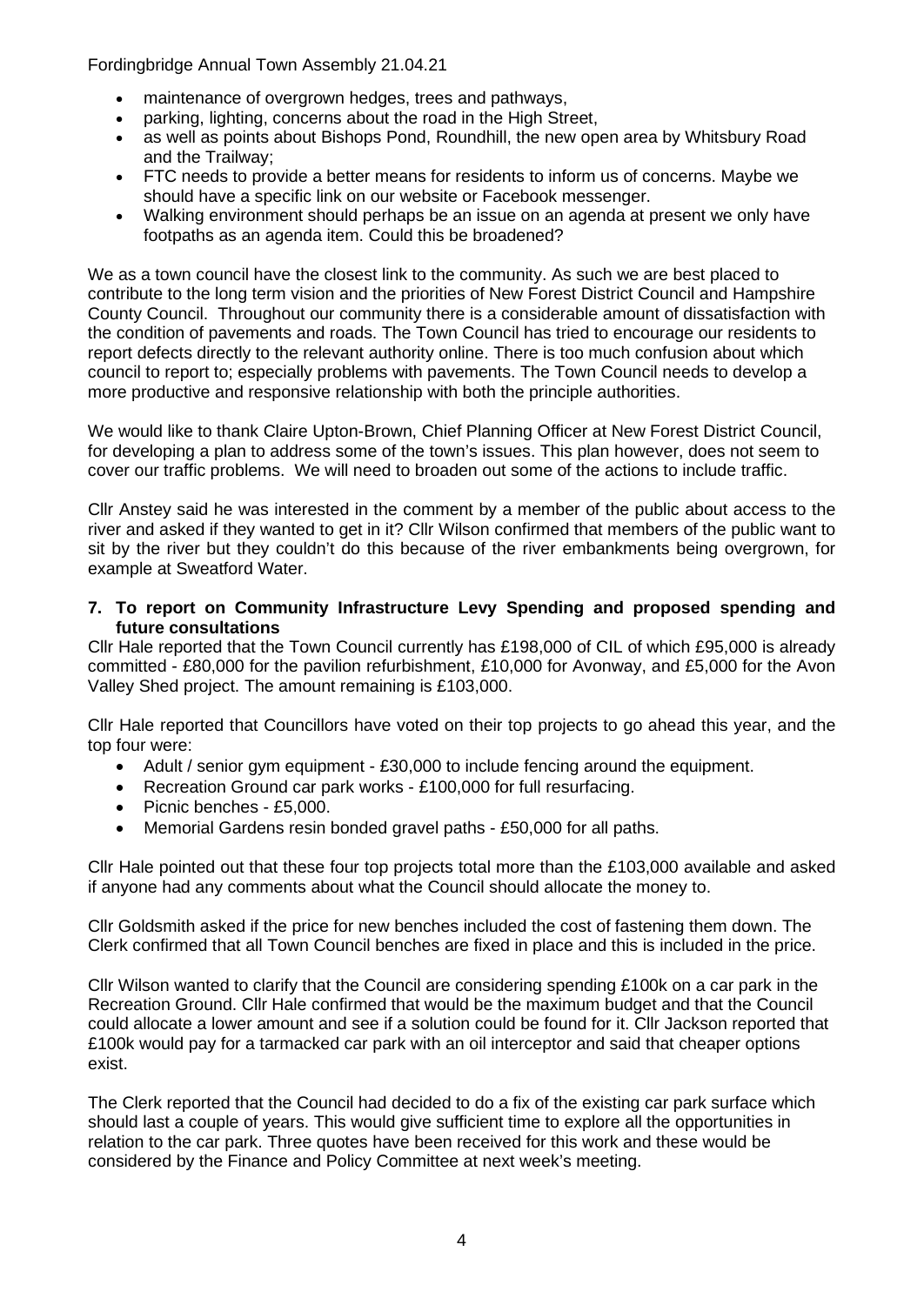The Clerk reported that there might be grant funding available for adult gym equipment so some or even all of this expense may not need to come from CIL funds. He said that consideration needs to be given as to the best place to site this equipment.

Cllr Wilson reported that a company had recommended three pieces of senior gym equipment which should be placed close together, to encourage interaction between the people using them. This prevents isolation. She advised that the equipment should be placed by the café, the toilets or the children's play area and reported that the whole point of the scheme is that older people do not want to be separated from the rest of the community. She said if it's not acceptable to have this equipment in those areas then the Council should be considering a different scheme.

Councillors agreed to move forward with the picnic benches as soon as possible as they are reasonably priced and within budget.

## **8. To receive an update on the Neighbourhood Plan and the Dorset Local Plan**

Cllr Jackson gave the following report.

The New Forest Local Plan 2016-36 sets out strategic site allocations and was approved in June 2020.

Three sites were identified for Fordingbridge,

- Site 16: Land to the north of Station Road Ashford
- Site 17: Land at Whitsbury Road
- Site 18: Land at Burgate

These sites have a minimum allocation of 1015 new houses but already the developers are applying for more. It is likely that the figure may be closer to 1500. That would increase the housing stock by 50%.

New Forest District Council calculated that they needed to find at least 1000 of their 10,000 requirement for new houses in Fordingbridge. Fordingbridge Town Council raised many objections to the sites proposed but NFDC had to weigh up the many conflicting issues and the Local Plan was approved and adopted last June. So, we are stuck with the Local Plan and must do the best to mitigate the impacts and look to see what benefits can be gained.

Potential Impacts

- The biggest impact is clearly increased traffic with its implication on parking and congestion.
- The school issue is not too serious because the local secondary school, Burgate, already has nearly half its pupils from outside the town so it has the capacity to cope.
- The local health provisions may improve because the CCG (Clinical Care Group) work on a head count before building in any more provision. So more people could bring more facilities.

Potential Benefits

- More money from the developers who must pay a contribution or provide greater facilities. And the sums of money involved are quite considerable.
- The Augustus Park scheme which is currently under construction will contribute £1.8million to the public purse. And this is for 145 houses. The total that developers might have to contribute could be in the range of £12 to £15 million.
- This has to be spread over a number of major schemes such as an upgrade to the sewer system and improved flood defence schemes.
- And the bulk of this money will be under the control of NFDC so it is essential that we work closely with them. This we are doing.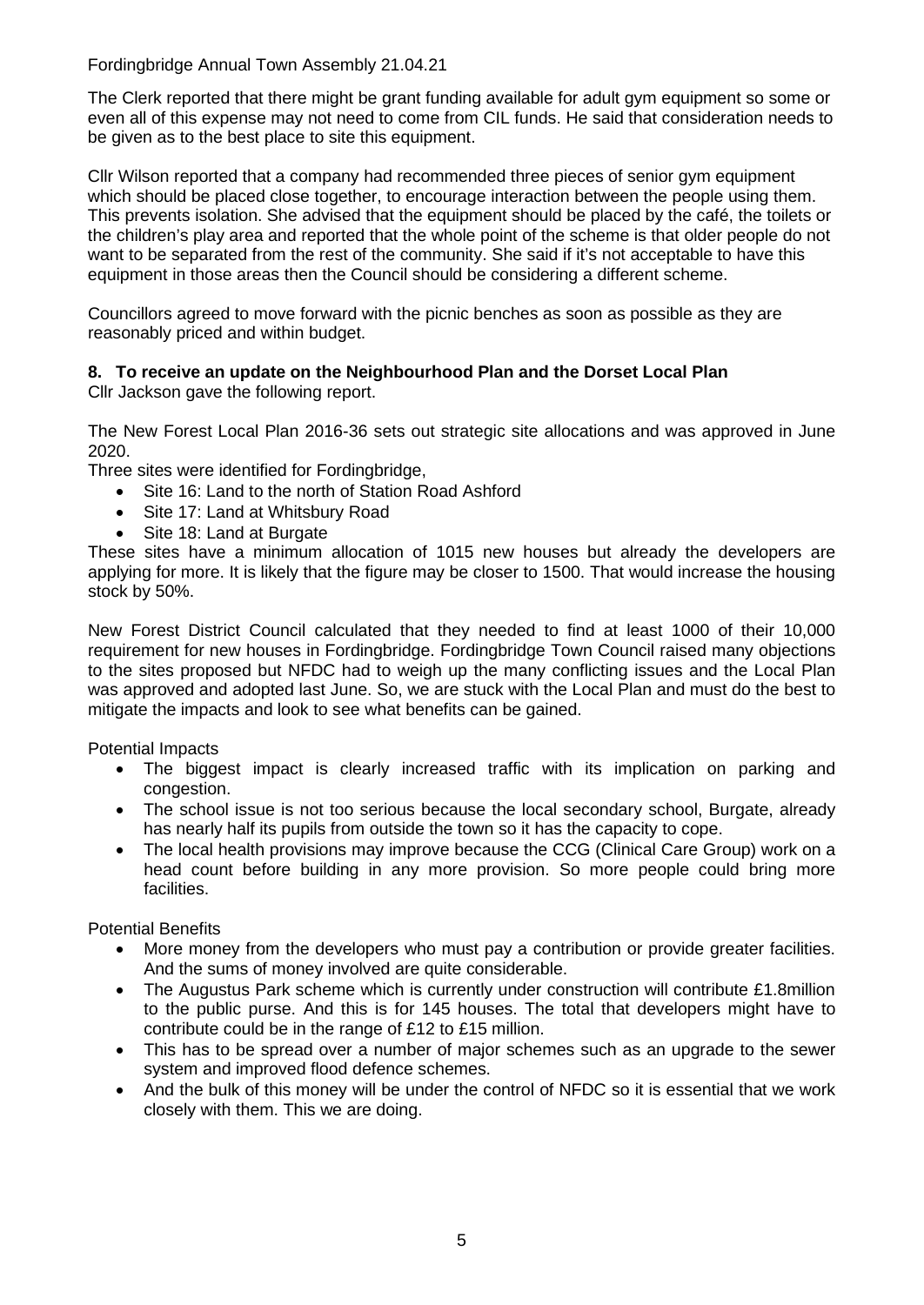Next Steps

- Fordingbridge Town Council is working closely with NFDC and HCC to make sure their views are not ignored and suggestions are taken on board when NFDC eventually grant the planning permissions.
- Fordingbridge Town Council is planning to consult with as wide a section of residents as possible through Survey Monkey. The survey will go on Fordingbridge Town Council's website within the next month and I would encourage you to fill it in.
- As a result of discussions with the NFDC planning department, NFDC have come up with an action plan to help us all move forward. There are at least 15 different areas to address and we need your help and expertise to progress these matters. If you can help, please get in touch.

The impact on Fordingbridge of the draft Dorset Local Plan is considerable.

But further pressure will be brought on Fordingbridge if Dorset produce a Local Plan which increases the size of Alderholt by considerable numbers. Their current Draft proposals have two options. Option 1 is for 300 houses together with current approvals for 192 houses. Option 2 is for 3000 plus the 192. There is considerable local opposition to either option and an alternative option 3 is being proposed. That of zero new houses over and above the 192. The lack of infrastructure is the main reason for the opposition.

Fordingbridge Town Council is working with Alderholt Parish Council, and New Forest District Council to register our strongest complaints about these numbers.

There were no questions.

## **9. To receive any matters raised by members of the public.**

No matters raised.

### **10. To receive any other relevant parish business**

Cllr Wilson reported that two new boreholes were dug at the existing Fry's Field allotments last Monday at a total cost of £900. She hoped this would allow Fordingbridge Town Council to negotiate with Pennyfarthing Homes regarding the water supply at the new Augustus Park allotments as the cost is not prohibitive. The Clerk reported that he'd asked Pennyfarthing Homes to reconsider but they had been advised that any boreholes would need to be 15m - 30m deep. Cllr Wilson reported that the new boreholes at Fry's Field allotments are 5m deep and perfectly adequate. She said the borehole at the Infant School struck water at 1.6m and this location is of the same land type, in close proximity to and at the same height as the new allotments.

The Mayor, Cllr Hale, thanked everyone for attending. The meeting closed at 8.23pm.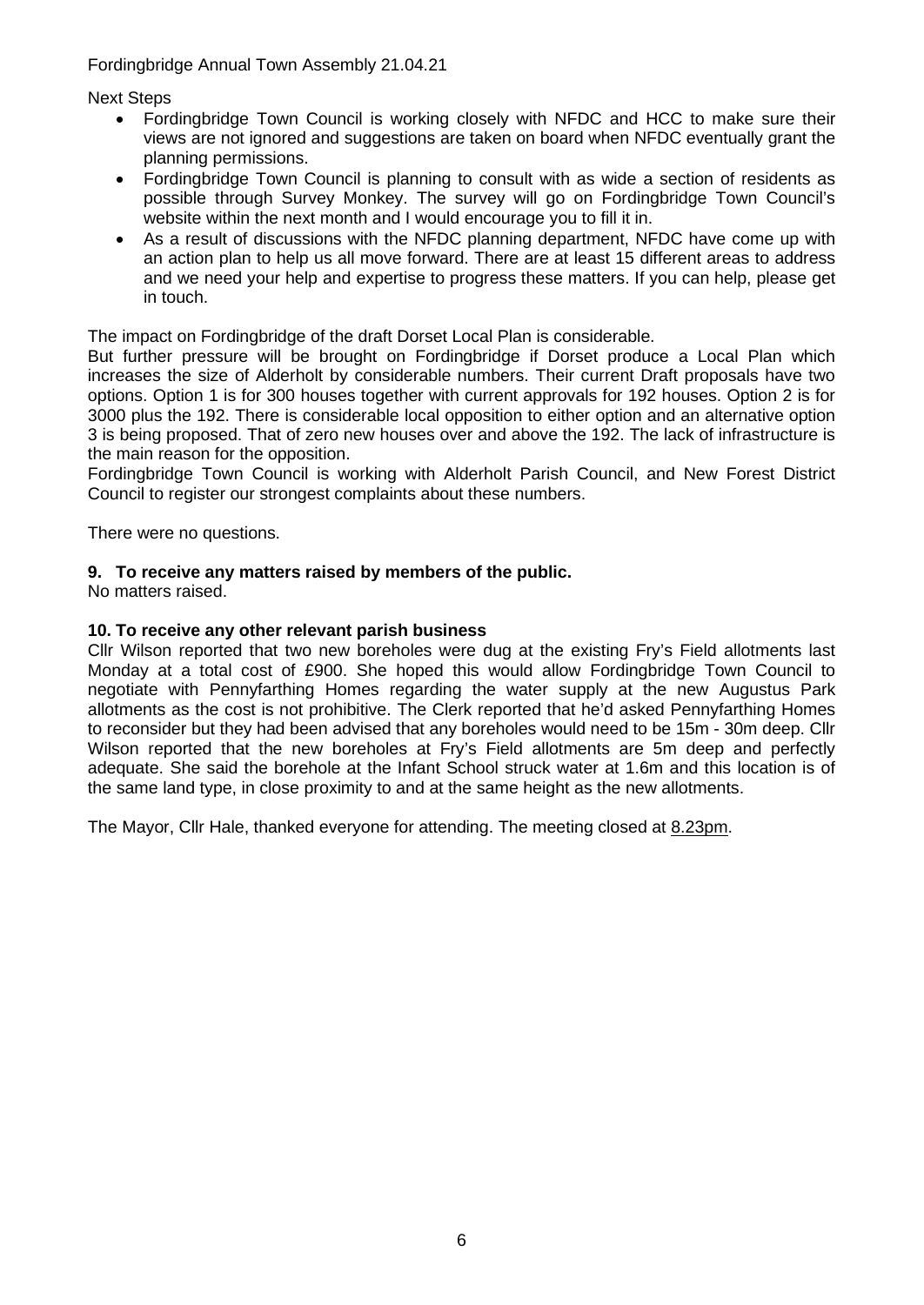## **APPENDIX**

# **Report on finances for 2020/21 (un-audited accounts)**

# **Income**

For 2020/21 the Town Council received a precept of £254322, as noted last year this represented a 10% increase to meet the increasing costs of wages and utilities.

In 2020/21 the Council received additional income of approximately £177661k. This includes Government COVID grants (£24167), Neighbourhood Plan grants (£1256), lengthsman income (£13200), burial fees (£9067), allotments (£846), S106 funds (£91942), CIL funding (£6853), hall lettings (£270), recreation ground fees (£2927), hanging basket fees (£2345), Playscheme grants/fees (£0), fishing fees (£471), lease income (£3750), information office income/map/leaflet sales (£19367) and sundry income/donations (£1200).

Generally income was down (with the exception of grants) due to lockdown – fortunately this only affected a small amount of rental income from the town hall and recreation ground and was covered by the Government grants received. CIL funding was lower than 2019/20 (CIL funding relates to developments in the town over which the Town Council have no direct control), and S106 funds were received towards the changing room refurbishment.

# **Expenditure**

During the year the main expenditure items of note relate to the changing room refurbishment (£110000 to be met using CIL and S106 funds); the installation of lights for the skate park (£12344); the purchase of a replacement Kubota tractor (£5500); the replacement of the youth shelter screens (£1560) and the installation of a second height barrier at the recreation ground (£1344).

The Council continued to support the Christmas Lights and the Hanging Baskets/Floral Displays. During 2020 the Christmas Lights contract was re-tendered and a new contractor appointment (Sparkx) for a three year period – this includes the provision of new lights on a lease basis.

The CIL funds will be transferred to reserves where it is ring-fenced until agreement has been reached for their use.

The forecast year end position (taking into account the use of reserves and S106 funds noted above) will be an underspend of £20000, to be transferred to the general reserves held by the Council.